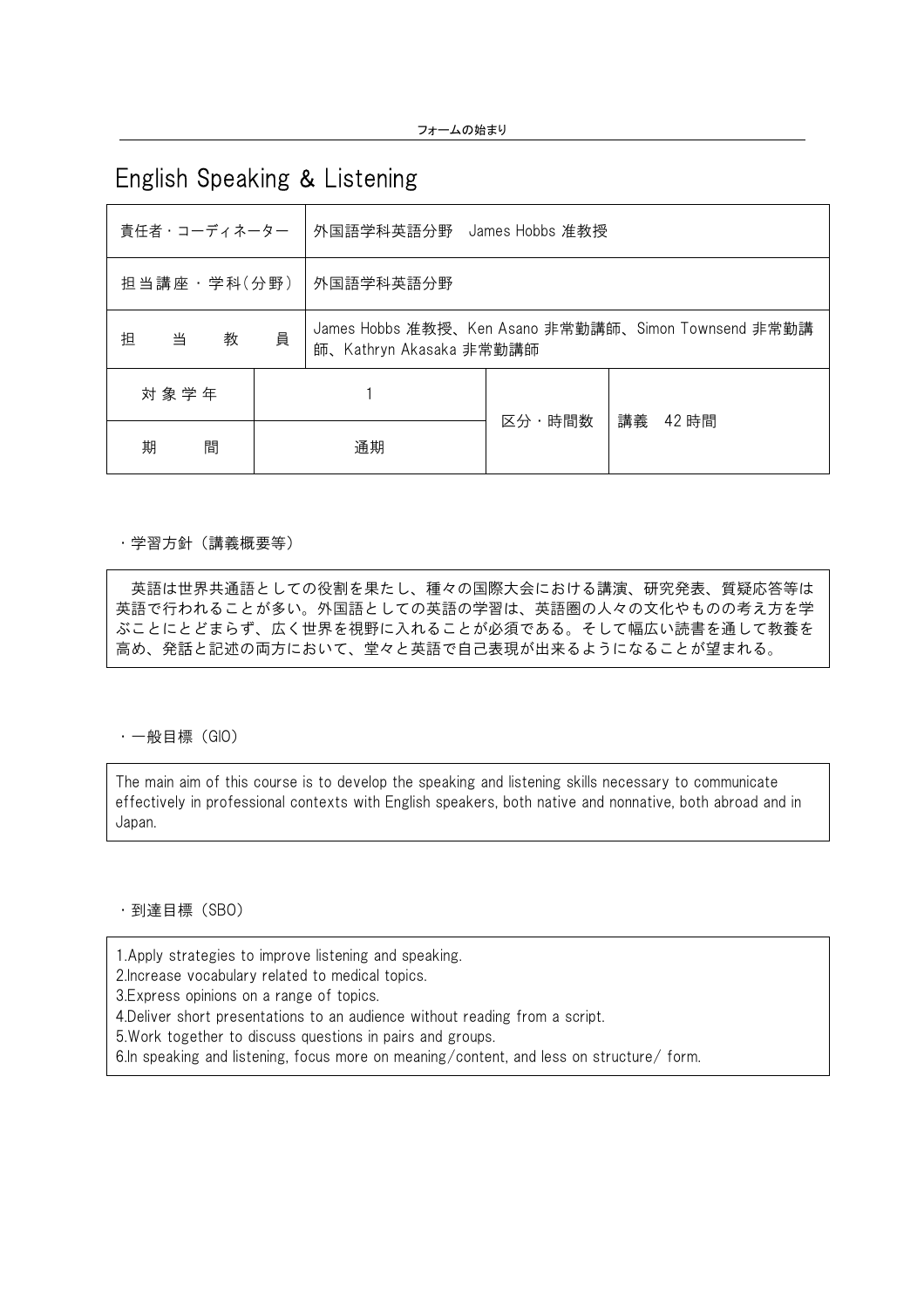## ・講義日程

# 【(矢)東 2-C、東 2-D、東 2-E 講義室、マルチメディア教室】

| 月日   | 曜日 | 時限             | 講座(学科) | 担当教員                                                        | 講義内容                              |
|------|----|----------------|--------|-------------------------------------------------------------|-----------------------------------|
| 4/15 | 火  | $\overline{2}$ | 英語分野   | Hobbs 准教授<br>Asano 非常勤講師<br>Townsend 非常勤講師<br>Akasaka 非常勤講師 | Topics in health and medicine (1) |
| 4/22 | 火  | $\overline{2}$ | 英語分野   | Hobbs 准教授<br>Asano 非常勤講師<br>Townsend 非常勤講師<br>Akasaka 非常勤講師 | Topics in health and medicine (2) |
| 5/13 | 火  | $\overline{2}$ | 英語分野   | Hobbs 准教授<br>Asano 非常勤講師<br>Townsend 非常勤講師<br>Akasaka 非常勤講師 | Topics in health and medicine (3) |
| 5/20 | 火  | $\overline{2}$ | 英語分野   | Hobbs 准教授<br>Asano 非常勤講師<br>Townsend 非常勤講師<br>Akasaka 非常勤講師 | Topics in health and medicine (4) |
| 5/27 | 火  | $\overline{2}$ | 英語分野   | Hobbs 准教授<br>Asano 非常勤講師<br>Townsend 非常勤講師<br>Akasaka 非常勤講師 | Topics in health and medicine (5) |
| 6/3  | 火  | $\overline{2}$ | 英語分野   | Hobbs 准教授<br>Asano 非常勤講師<br>Townsend 非常勤講師<br>Akasaka 非常勤講師 | Topics in health and medicine (6) |
| 6/10 | 火  | $\overline{2}$ | 英語分野   | Hobbs 准教授<br>Asano 非常勤講師<br>Townsend 非常勤講師<br>Akasaka 非常勤講師 | Topics in health and medicine (7) |
| 6/17 | 火  | $\overline{2}$ | 英語分野   | Hobbs 准教授<br>Asano 非常勤講師<br>Townsend 非常勤講師<br>Akasaka 非常勤講師 | Topics in health and medicine (8) |
| 7/1  | 火  | $\overline{2}$ | 英語分野   | Hobbs 准教授<br>Asano 非常勤講師<br>Townsend 非常勤講師<br>Akasaka 非常勤講師 | Topics in health and medicine (9) |
| 7/8  | 火  | $\overline{2}$ | 英語分野   | Hobbs 准教授<br>Asano 非常勤講師<br>Townsend 非常勤講師                  | Speech preparation (1)            |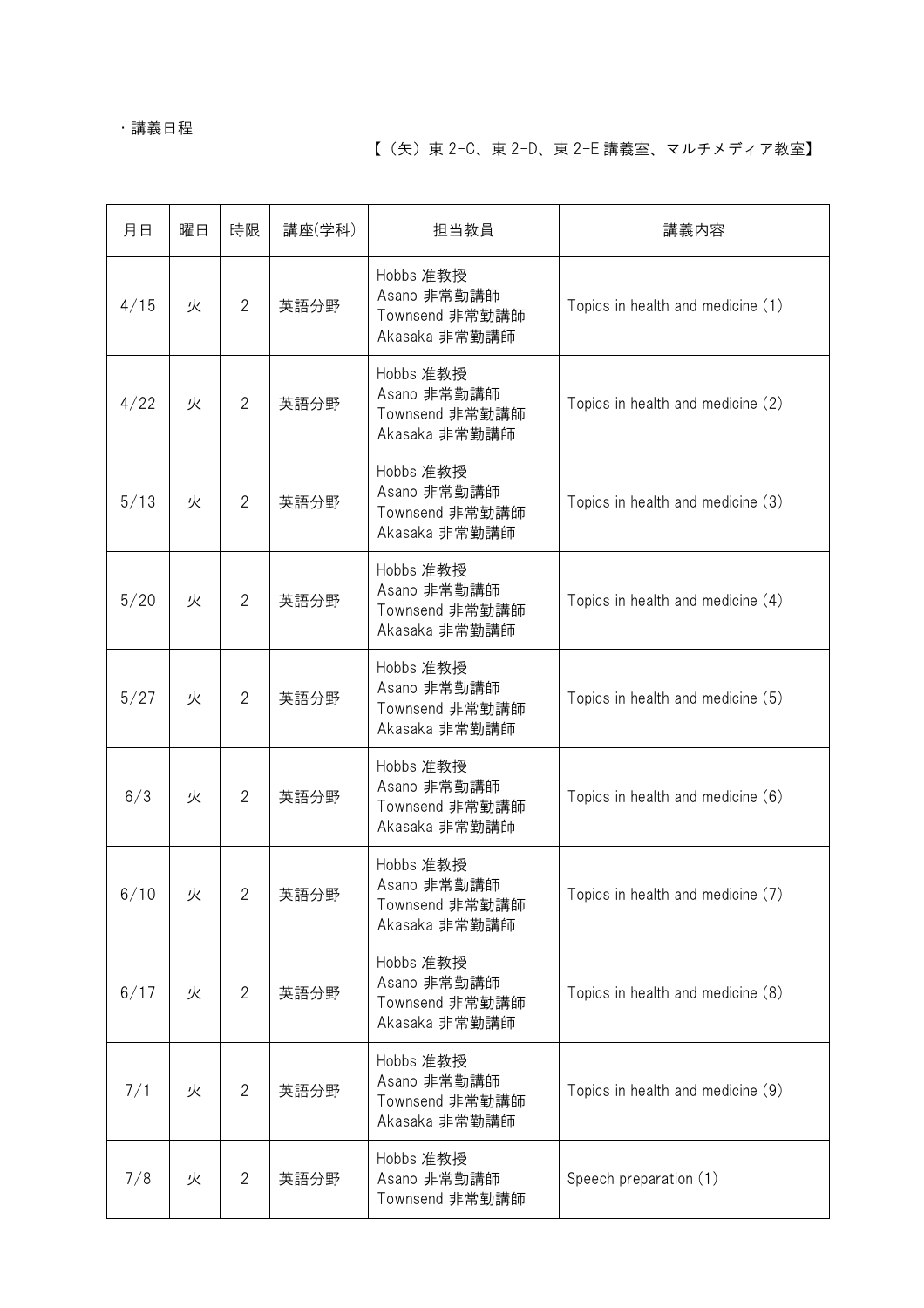| 月日    | 曜日 | 時限             | 講座(学科) | 担当教員                                                        | 講義内容                               |
|-------|----|----------------|--------|-------------------------------------------------------------|------------------------------------|
|       |    |                |        | Akasaka 非常勤講師                                               |                                    |
| 7/15  | 火  | $\overline{2}$ | 英語分野   | Hobbs 准教授<br>Asano 非常勤講師<br>Townsend 非常勤講師<br>Akasaka 非常勤講師 | Speech preparation (2)             |
| 7/22  | 火  | $\mathbf{1}$   | 英語分野   | Hobbs 准教授<br>Asano 非常勤講師<br>Townsend 非常勤講師<br>Akasaka 非常勤講師 | Oral assessment (1)                |
| 7/22  | 火  | $\overline{2}$ | 英語分野   | Hobbs 准教授<br>Asano 非常勤講師<br>Townsend 非常勤講師<br>Akasaka 非常勤講師 | Oral assessment (2)                |
| 7/22  | 火  | 4              | 英語分野   | Hobbs 准教授<br>Asano 非常勤講師<br>Townsend 非常勤講師<br>Akasaka 非常勤講師 | Review/ exam study advice (1)      |
| 9/9   | 火  | $\overline{2}$ | 英語分野   | Hobbs 准教授<br>Asano 非常勤講師<br>Townsend 非常勤講師<br>Akasaka 非常勤講師 | Topics in health and medicine (10) |
| 9/16  | 火  | $\overline{2}$ | 英語分野   | Hobbs 准教授<br>Asano 非常勤講師<br>Townsend 非常勤講師<br>Akasaka 非常勤講師 | Topics in health and medicine (11) |
| 9/30  | 火  | $\overline{2}$ | 英語分野   | Hobbs 准教授<br>Asano 非常勤講師<br>Townsend 非常勤講師<br>Akasaka 非常勤講師 | Topics in health and medicine (12) |
| 10/21 | 火  | $\overline{2}$ | 英語分野   | Hobbs 准教授<br>Asano 非常勤講師<br>Townsend 非常勤講師<br>Akasaka 非常勤講師 | Topics in health and medicine (13) |
| 10/28 | 火  | $\overline{2}$ | 英語分野   | Hobbs 准教授<br>Asano 非常勤講師<br>Townsend 非常勤講師<br>Akasaka 非常勤講師 | Topics in health and medicine (14) |
| 11/4  | 火  | $\mathbf{2}$   | 英語分野   | Hobbs 准教授<br>Asano 非常勤講師<br>Townsend 非常勤講師<br>Akasaka 非常勤講師 | Topics in health and medicine (15) |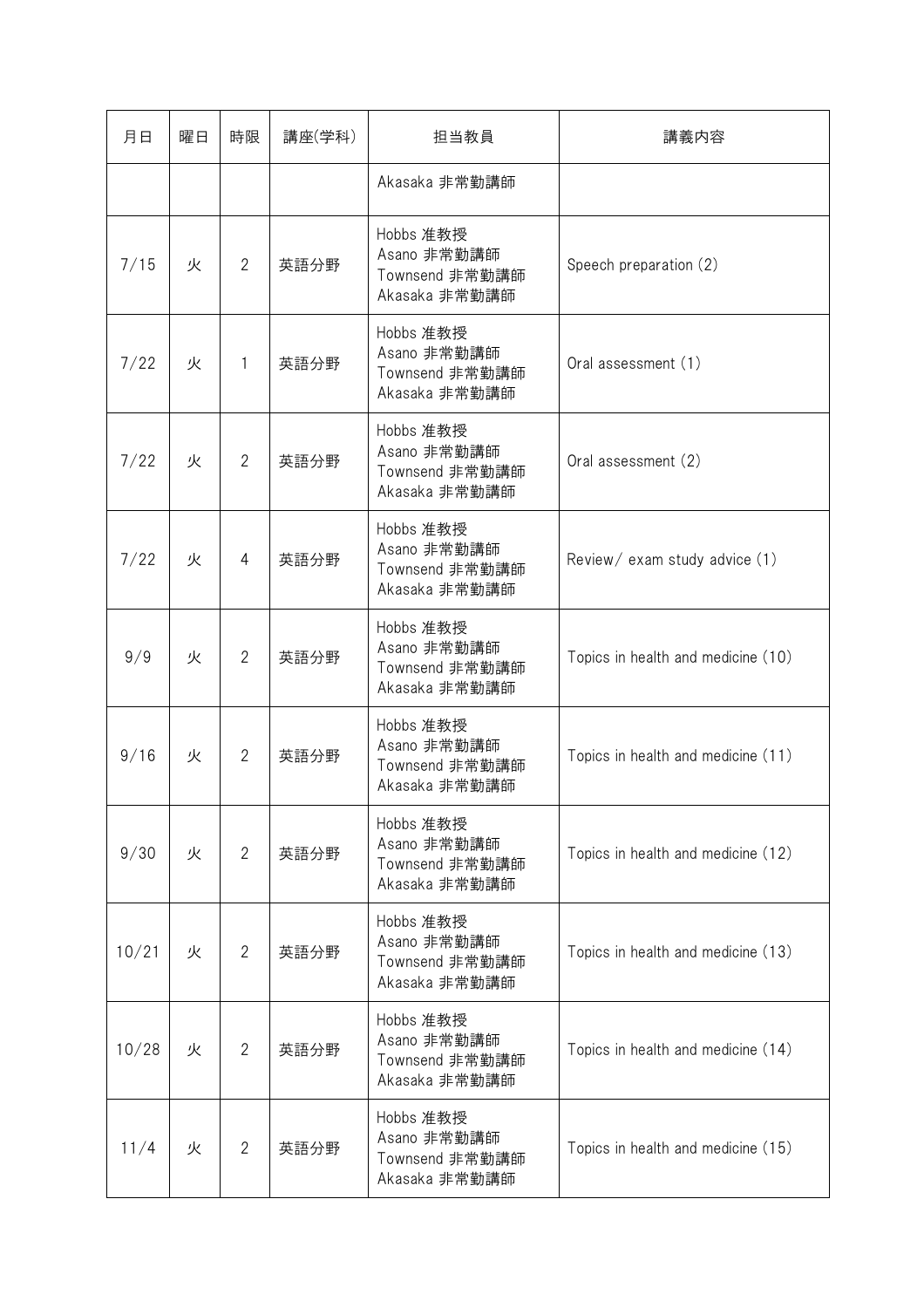| 11/11 | 火 | $\overline{2}$ | 英語分野 | Hobbs 准教授<br>Asano 非常勤講師<br>Townsend 非常勤講師<br>Akasaka 非常勤講師 | Topics in health and medicine (16) |
|-------|---|----------------|------|-------------------------------------------------------------|------------------------------------|
| 11/18 | 火 | $\overline{2}$ | 英語分野 | Hobbs 准教授<br>Asano 非常勤講師<br>Townsend 非常勤講師<br>Akasaka 非常勤講師 | Topics in health and medicine (17) |
| 11/25 | 火 | $\overline{2}$ | 英語分野 | Hobbs 准教授<br>Asano 非常勤講師<br>Townsend 非常勤講師<br>Akasaka 非常勤講師 | Topics in health and medicine (18) |
| 12/2  | 火 | $\overline{2}$ | 英語分野 | Hobbs 准教授<br>Asano 非常勤講師<br>Townsend 非常勤講師<br>Akasaka 非常勤講師 | Review/ exam study advice (2)      |
| 12/9  | 火 | $\overline{2}$ | 英語分野 | Hobbs 准教授<br>Asano 非常勤講師<br>Townsend 非常勤講師<br>Akasaka 非常勤講師 | Speech preparation (3)             |
| 12/16 | 火 | $\overline{2}$ | 英語分野 | Hobbs 准教授<br>Asano 非常勤講師<br>Townsend 非常勤講師<br>Akasaka 非常勤講師 | Speech preparation (4)             |
| 1/6   | 火 | $\overline{2}$ | 英語分野 | Hobbs 准教授<br>Asano 非常勤講師<br>Townsend 非常勤講師<br>Akasaka 非常勤講師 | Oral assessment (3)                |
| 1/13  | 火 | $\overline{2}$ | 英語分野 | Hobbs 准教授<br>Asano 非常勤講師<br>Townsend 非常勤講師<br>Akasaka 非常勤講師 | Oral assessment (4)                |

## ・教科書・参考書等

教:教科書 参:参考書 推:推薦図書

| 香耤名 | ₩.<br>目<br>−<br>≃ | - -<br>. |  |
|-----|-------------------|----------|--|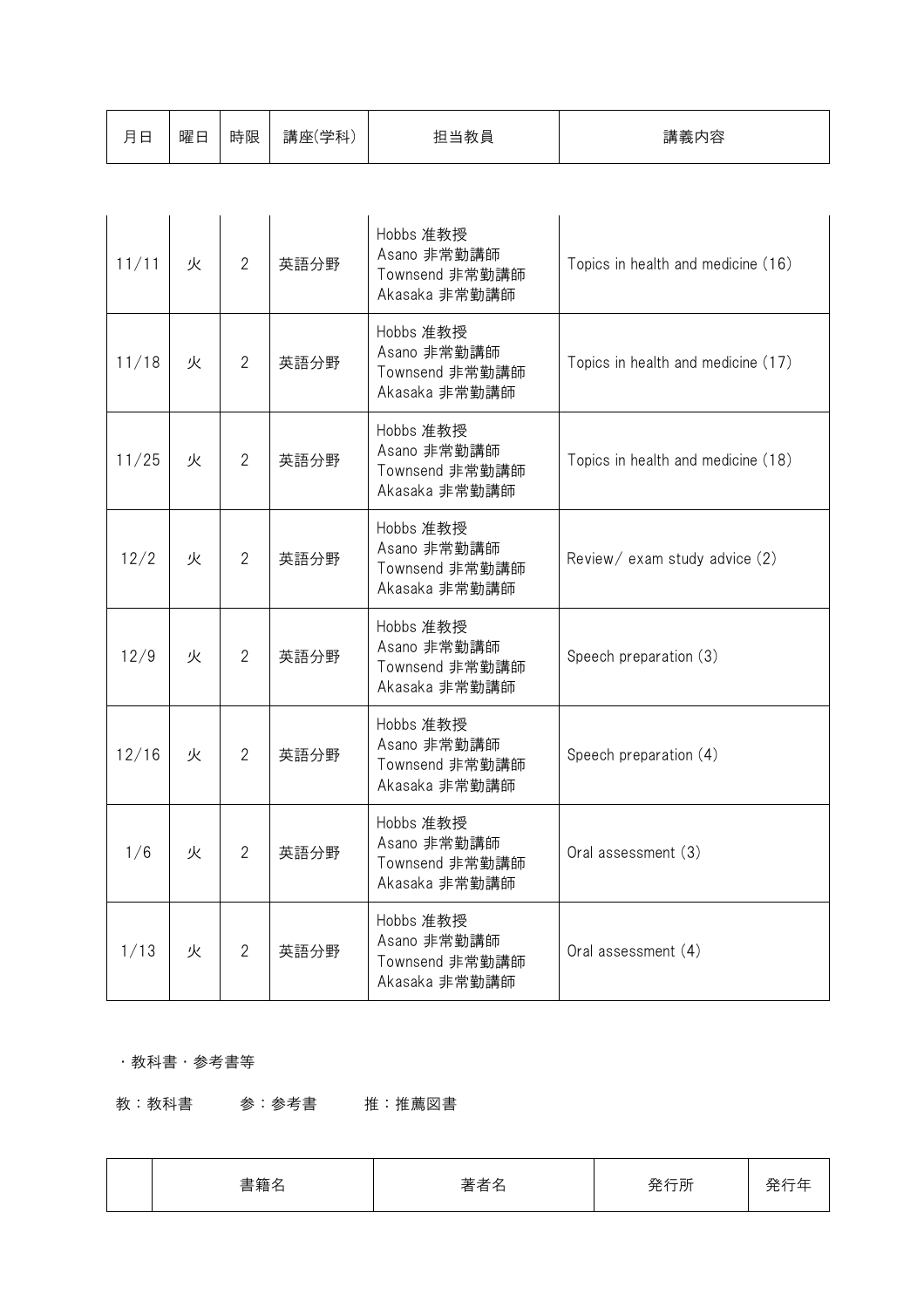| 書籍名                                          | 著者名 | 発行所 | 発行年 |
|----------------------------------------------|-----|-----|-----|
| 「指定の教科書・参考書はありません。必要な資料/プリントを冊子にまとめ、講義で配布する。 |     |     |     |

#### ・成績評価方法

| 1.50% exam                  |  |
|-----------------------------|--|
| $\sim$ $\sim$ $\sim$ $\sim$ |  |

- 2.30% oral assessment
- 3.20% performance in class

# ・特記事項・その他

1.クラスを 4 グループ (A·B·C·D) に分け、4 名の教員が各グループをローテートする。 2.講義室 A グループ: (矢) 東 2-C 講義室 B グループ: (矢) 東 2-D 講義室 C グループ: (矢)東 2-E 講義室 D グループ: (矢) 東 Multimedia 教室

## ・授業に使用する機器・器具と使用目的

| 使用区分 | 機器・器具の名称                      | 台数 | 使用目的         |
|------|-------------------------------|----|--------------|
| 講義   | ノート型 PC(東芝)                   |    | 資料作成、講義プレゼン用 |
| 講義   | ノート型 PC(富士通)FMV-NF40W         |    | 資料作成、講義プレゼン用 |
| 講義   | ノート型 PC (Panasonic) R7/U7600  |    | 資料作成、講義プレゼン用 |
| 講義   | ノート型 PC (Apple) NA877J/A      |    | 資料作成、講義プレゼン用 |
| 講義   | ノート型 PC(SONY)VGC-LN52JGB      |    | 資料作成、講義プレゼン用 |
| 講義   | ノート型 PC (NEC) PC-YV22AEDAMBL6 |    | 資料作成、講義プレゼン用 |